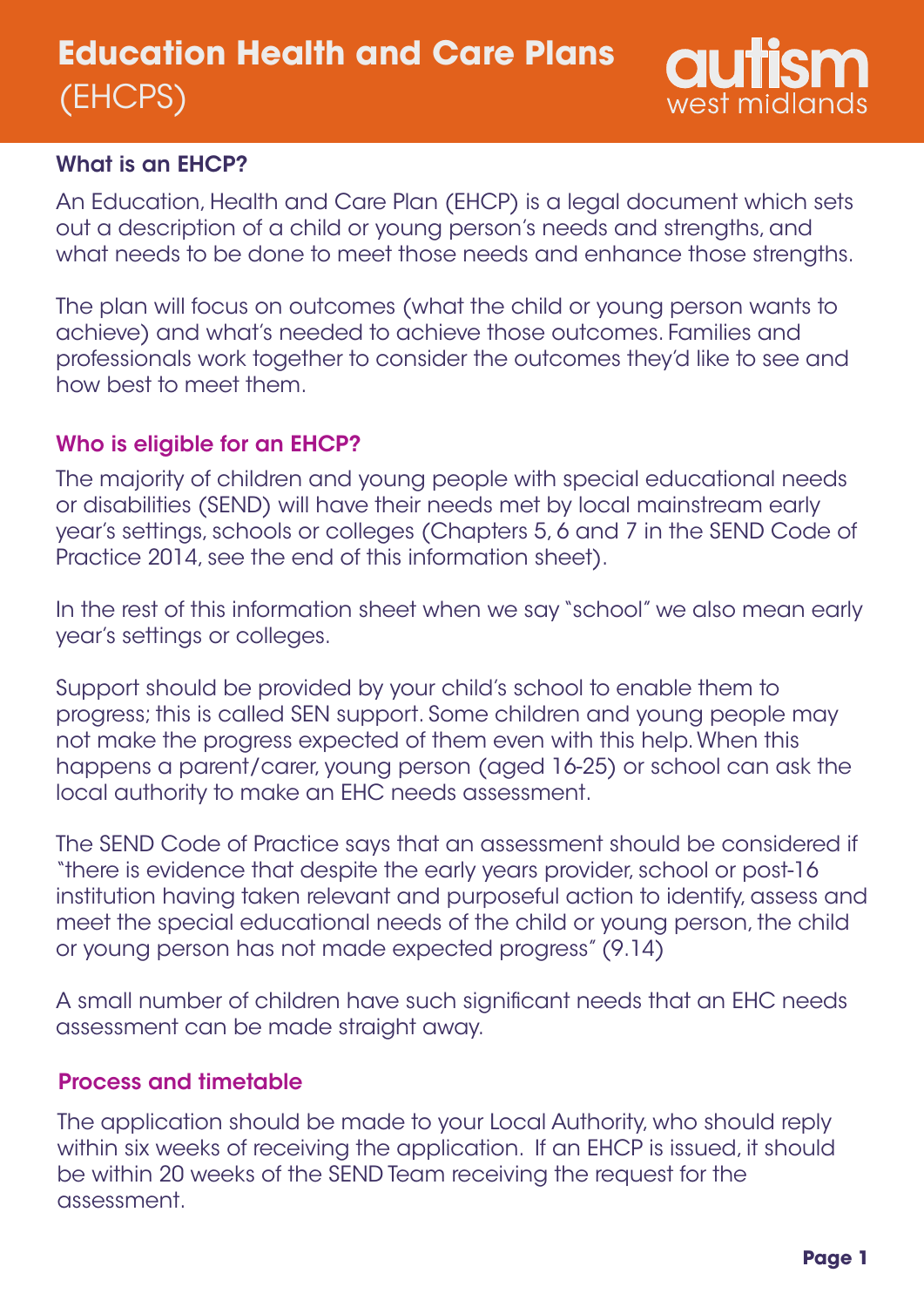

Each local authority must publish and keep under review information about services available for children and young people with SEND aged 0-25. This is called the Local Offer. In most areas this is in the form of a website. Search for your local authority and "local offer" using an internet search engine to find yours. Here you will find details of the EHCP process for your area.

Your local Independent Advice and Support Service (IASS) can advise you on the process and support you during it. See the end of this information

#### What does an EHCP plan include?

An EHCP includes 11 sections:

- A: The views, interests and aspirations of your child.
- **B:** Special educational needs (SEN).
- C: Health needs related to SEN.
- **D:** Social care needs related to SEN.
- E: Outcomes how the extra help will benefit your child
- F: Special educational provision (support).
- G: Health provision.
- H: Social care provision.
- I: Placement type and name of school or other institution.
- J: Personal budget arrangements.

K: Advice and information - a list of the information gathered during the EHC needs assessment.

Where a child or young person is in or above Year 9, the EHCP must also include provision to help them prepare for adulthood and independent living.

You can find a full list of what must be included in each section in the SEND Code of Practice sections 9.62 and 9.63 and a detailed checklist for each section on-line at IPSEA (see end of this information sheet).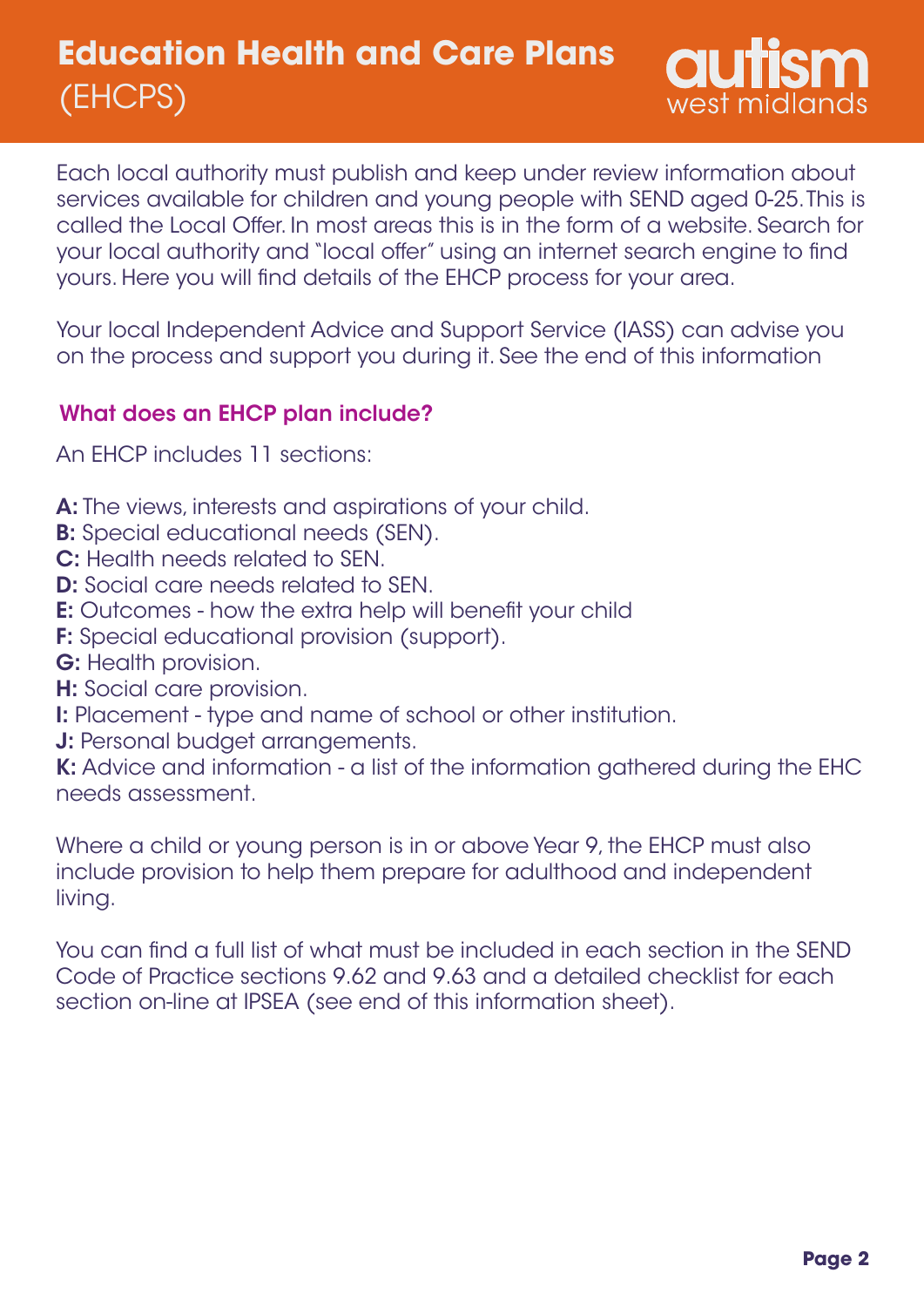

# What if I am not happy?

### If you have been refused an EHCP

There are few things more difficult to cope with than a school or local authority that refuses to provide the support you're sure your child or young person needs. Sometimes schools and local authorities are helpful, but sometimes you will want to appeal a decision made by the local authority. That means going to the Special Educational Needs and Disability Tribunal.

Contact your local IASS first who can advise you if you have grounds for appeal or speak to the local authority on your behalf.

### If you are unhappy about the content of an EHCP

Contact your school and local authority first to discuss your concerns. Contact also your local IASS who can support you with this.

#### Appealing a decision to the Special Educational Needs and Disability Tribunal.

The subjects you can appeal about are:

- Your local authority's decision not to carry out an EHCP assessment or re-assessment.
- Your local authority's decision, following an assessment, not to issue an EHCP.
- The content of an EHCP. This includes:
	- $\bullet$ The description of your child or young person's special needs.
	- The special educational provision the plan specifies (for instance, if you feel your child needs a place in a special school but the local authority does not agree).
	- No placement has been named.
- Your local authority's decision not to amend an EHCP or Statement following a review or re-assessment.
- Your local authority's decision to end an EHCP or Statement.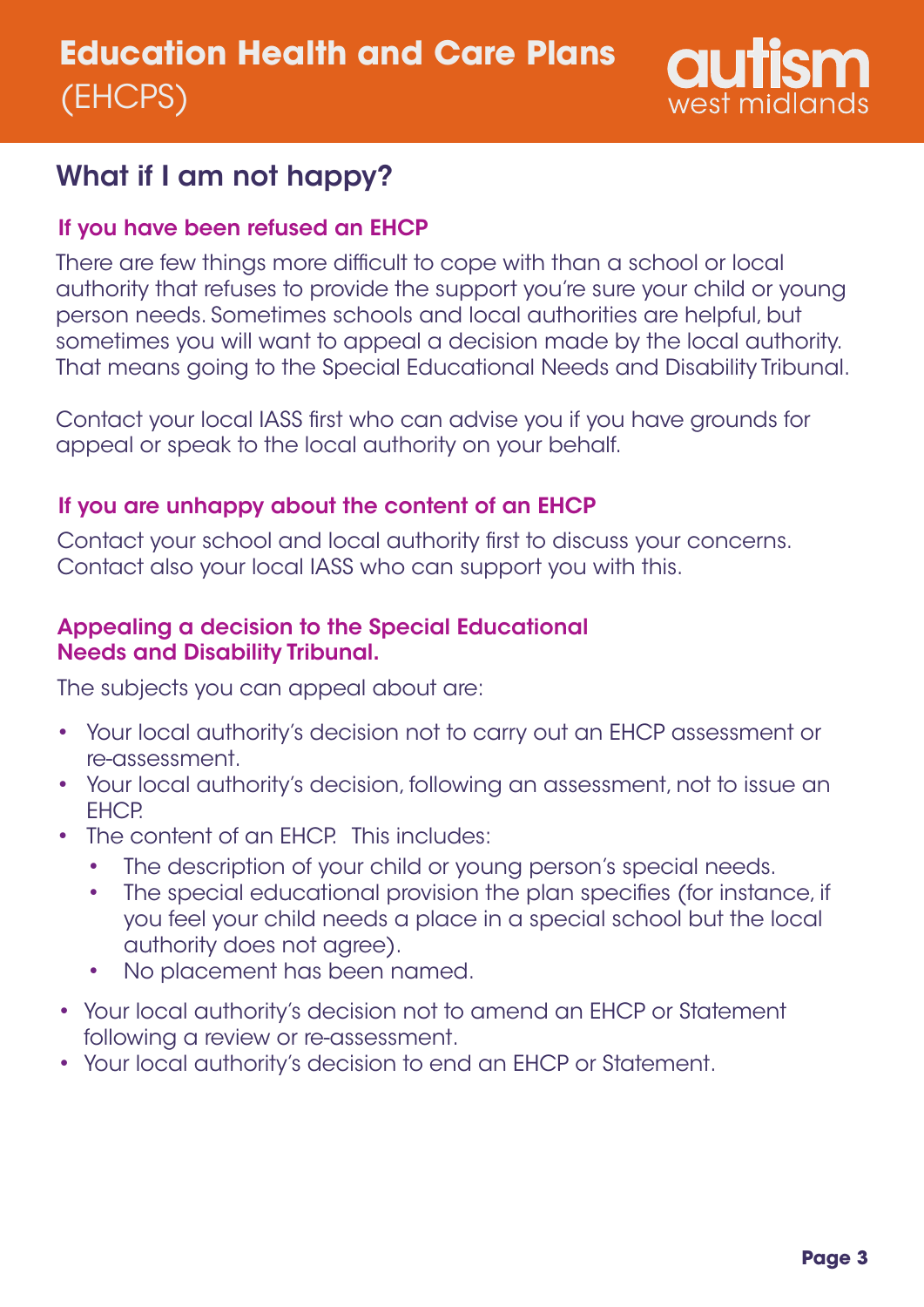

If the local authority refuses an application, they have to include the following information:

## **Mediation**

Your local authority should provide you with information about mediation, including contact details for an independent mediator. The mediator must be someone who is independent of both the local authority and any health commissioning groups.

It is compulsory to obtain a Mediation Certificate BEFORE proceeding to tribunal, to show that you have considered it. You do not have to attend a mediation session with representatives of the Local Authority to obtain the certificate.

#### Appeal deadlines

If you do decide to appeal, you have the following deadlines:

- If your appeal is going straight to tribunal: within two months of the date your local authority sent you the final plan.
- If you're trying mediation first: within one month of either the date that the mediation information was given or the date a certificate was issued following mediation.

For more information about appealing to a Tribunal or mediation visit the IPSEA website https://www.ipsea.org.uk/

#### Reviews of an EHCP

The local authority must review an EHCP at least every 12 months. This must be done in partnership with parent/carers and the child or young person. At the review the local authority must decide whether to keep the plan the same, make changes or stop the plan. This must be done within 4 weeks of the review meeting.

For some young people the plan will continue until they are 25 years old. However it will stop if the young person:

- goes to university
- gets a job
- tells the local authority they no longer want their EHCP
- no longer needs special help and the local authority decides the EHCP should cease